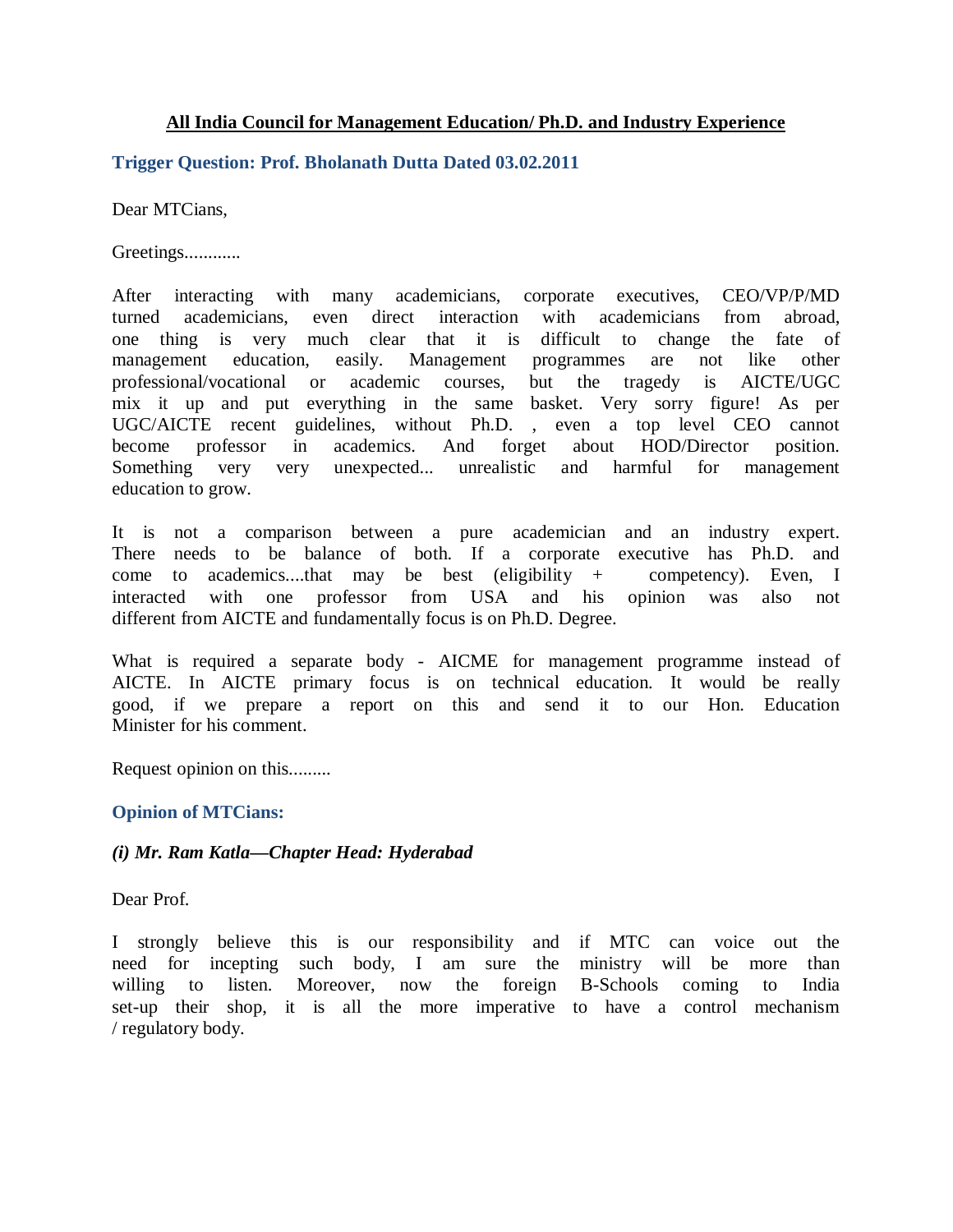Of-late we did see reforms in school education... and \*Why not on management education\* \*too..?\* We must pursue this with determination. We got to be perhaps more scientific in building a strong case and document it.

We can have this submission as one of MTC's core missions for the year 2011. Let us all pledge to make this happen  $\&$  I do not see any reason why can not we make it..!!

## *(ii) Prof D.A.R.Subramanyam, Principal: Mahatma Gandhi College, Guntur*

Dear Professor,

You have raised a very apt and topic of relevance. The AICTE especially , sorry to mention, has spoiled the education scenario in this country. Instead of stabilising and improving technical and management education. It has put the technical education in doldrums. The AICTE or UGC should leave the matters to State Councils and Concerned Universities. There are many ways that AICTE can streamline both technical and management education in this country. 1) The proposal that you have put forward is very correct2) The managements should discuss the matter at length and give representation to the MHRD .3) The local MP's and MLA 's should rise the issue in parliament and assembly respectively about the performance of AICTE. And unfortunately they don`t have time to represent public issues. 4) Particularly the norms of the AICTE seem to friendly to Big institutions which admit hundreds and thousands of students. What about the beginners and the small managements? 5) The Vice-Chancellors and members in the committees should spend some time on this .But as i told in the above point who has time to represent all these issues of concern.?Everybody is busy in their own personal Agenda.

I really appreciate you for raising thought provoking and relevant issues for discussion.I wish MTC become more and more active and are strengthened so that the voices are seriously taken for consideration

# *(iii) Prof. Nityanandam, Asst. Prof. MVSR Engg. College*

Dear Prof,

I was also teaching some 15 yrs back. I left the industry after serving there for 25 years. The reason, the student is taught theory and no practical requirement of the industry. In our days there was practical training for the students. Now they do not bother about it. Even in the college practical classes the technician conducts the experiment/makes the model for the students and gets paid by the student. no teacher responsible for the practical can conduct an experiment or run the lathe or other machines. This is the state of affairs in all most all the colleges in India. The pity is we do not have any technical or engineering educationist in the country. All the qualifications prescribed or not suitable for teaching. Most of the doctorates cannot explain their own work to a second person besides this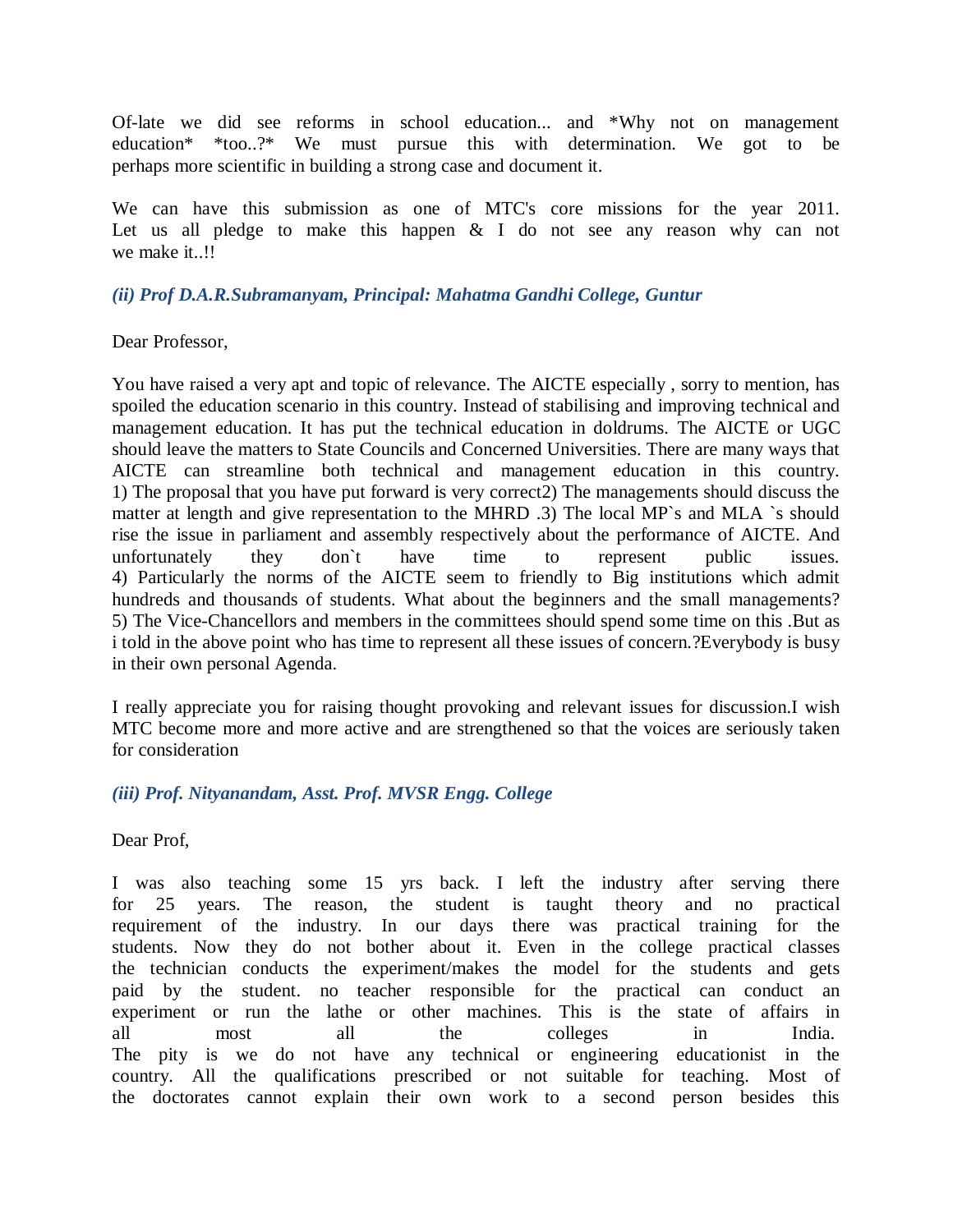thesis being purely theoretical and not fit for any practical use. These people have not done a bit of research after wards. we also teach so much theory and Maths in particular which is not used by the student later in his life. I have forgotten all maths i was taught.

Our engineering syllabus has to be re written with a view to make engineers useful to the industry and be more practical oriented. Don't tell me nowhere in the world is such a syllabus available. Let's frame one ourselves with no pressure from any outsider. This reply is not meant to criticize anybody but the system being followed.

## *(iv) Dr. R Rajan, MTCian*

Dear Prof. Dutta

It is really an apt and a realistic thought of yours, will definitely raise the status of Management Education in India.

Many times it has been discussed that one should have a passion for teaching and a great deal industrial exposure.

AICTE, has laid down that Management Faculty must have First Class in MBA and Ph.D for the post of Director and Professors. Does it mean that those who have second are not fit for Teaching. According to me it is the Attitude matters a lot.

In many Business Schools and Colleges, Directors and Professors are highly concentrate their attention in producing results to satisfy their employers. They are least bothered about the Industry Expectation. Hence, faculty with a blend of MBA Degree with Industry plus with a strong attitude or mindset for Teaching, can defenitely the reauired talents.

In all our days, if one want to pursue his/her MBA Programme he or she she must be a graduate in any discipline with a minimum of two years Industrial Experience that too as a Middle Level Position through a common entrance examination. That is why we are all qualitatively and quantitatively rich in the field of Management and successfully contributes our best.

But today there are too many entrance examinations and any one can enter into MBA Programme. Even a candidate who had secured negative marks in the Entrance Examination conducted by the States and the so called Consortium of Management of Management Institution.

Then, how we can be able to produce talented heads to match the Industry needs?

Henceforth, AICTE must invite Top Notch Academicians while it is in the process of formulating policies pertaining to Management.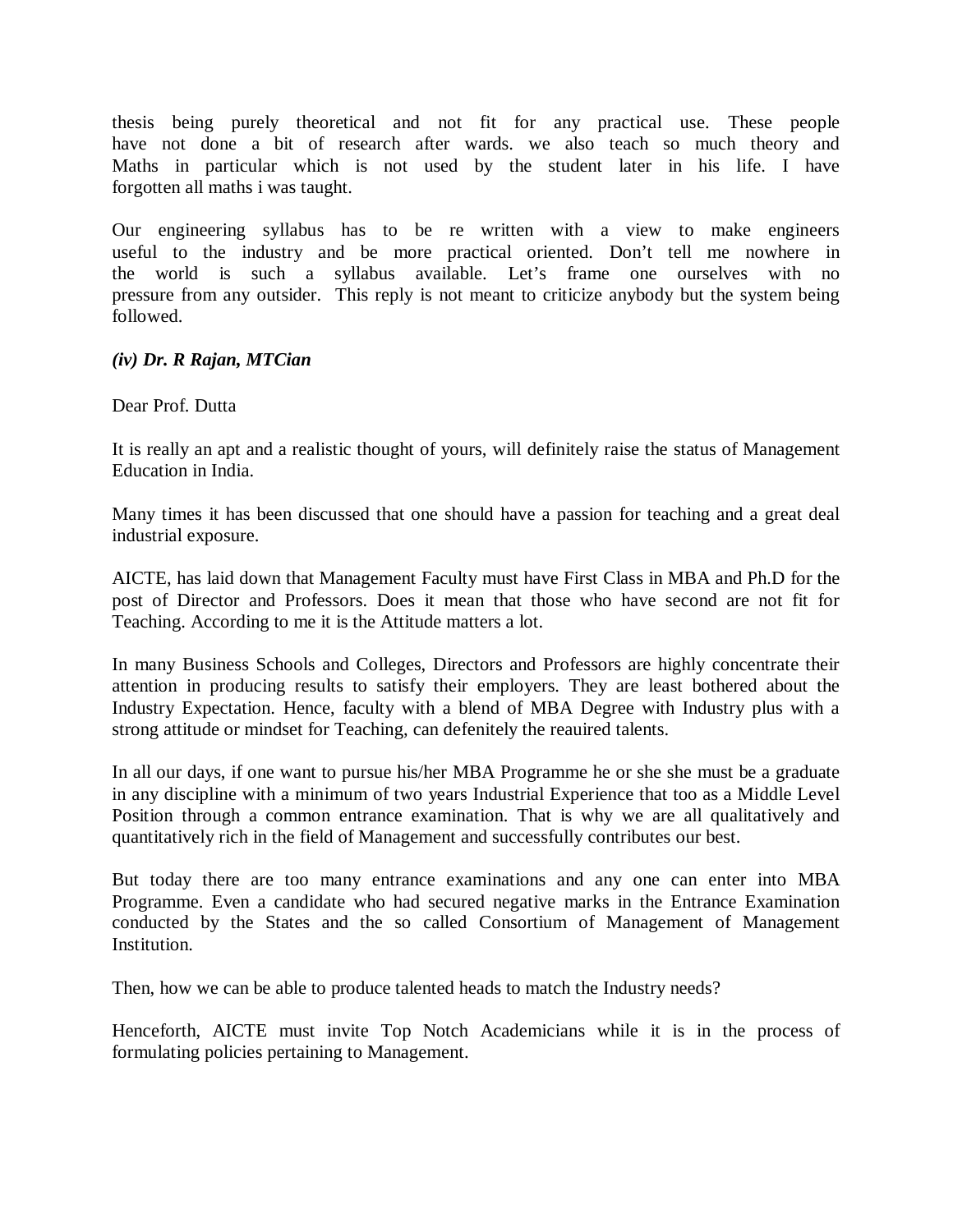*(v) Prof. K. Vizayakumar, Former Professor and Head , Dept. of Industrial Engineering and Management , Indian Institute of Technology, Kharagpur.*

Dear Prof. Dutta,

All CEOs are not useful as teachers. They should have the zeal for teaching and have to be in touch with current developments in management paradigms. Generally, the qualification is mentioned as Ph. D. or with equivalent publications.

(vi) Dr. G. Vanishree, Professor & HOD for MBA, Vignan's Institute of Technology & Aeronautical Engineering. (VITAE)Deshmukhi, Hyderabad.

Industrial knowledge is practical ,professors have more theoretical knowledge than practical i feel that an industrial person teach some practical experience , students can be more enlighten and have more grip to put themselfs open for corporates according to my opinion.

## *(vii) Prof. Soumya Sagiri*

Hi All,

On this topic i can share my thoughts and views.

1. PhD is supposed to be provided to only those who has done genuine research or innovation or discovery or process excellence. However in today's world especially in Management field PhD are offered with out proper addition to literature or innovation or discovery or process excellence especially in India.

Even a Doctorate can be offered to a person who wide knowledge in one practical area with above 10 years of experience.

2. According to me to teach Management, PhD is not required. Most of the people who process PhD don't have practical exposure to Industry, process, sectors, cultures, structures, divisions and practical exposure towards these. Any person with sound knowledge in basics, practical exposure in the Industry, domain expertise is enough to teach the students.

3. Management is all about Industry not about PhD, just a literature review, survey, case or empirical research is not enough to provide the practicalities of the business , they need to experience, feel the pressure, targets, deadlines, real implementation of strategies, standards operating procedures, real innovative technologies, cultural diversity, communication, team dynamics, stages of growth, experiencing the emerging sectors etc.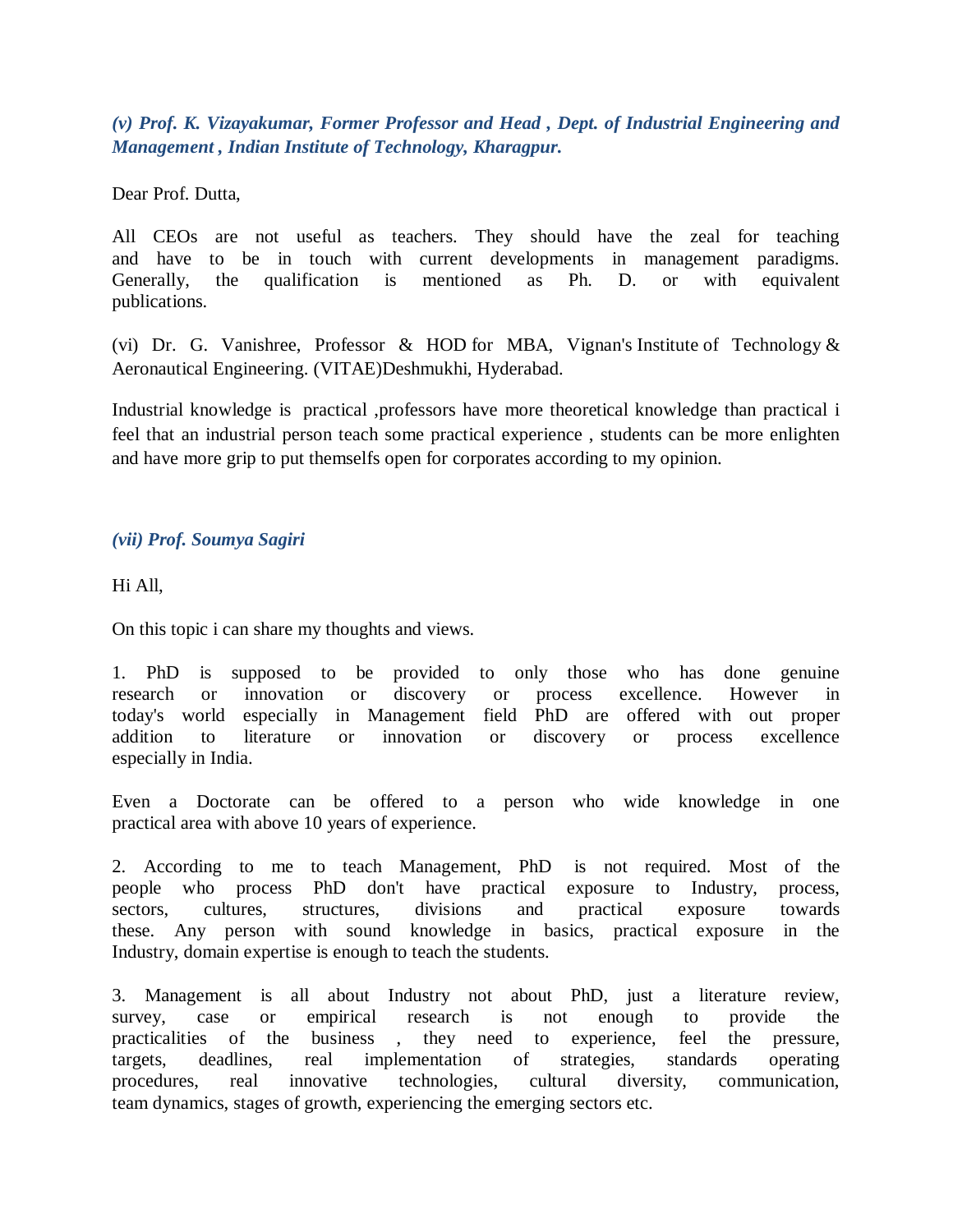4. Most of the people are forgetting the truth that PhD is used for enhancing individual knowledge to discover something and provide new enhancing individual knowledge to discover something and provide new theories, mechanisms and to improve domain expertise, however it is not at all related to the profession of being an excellent academician. Most of the professors struggle with ego problems in academics. Academics lacking transparency, proper escalation real education all together just because "One Degree Sake" - Real respect is missing ...

I saw one movie long back ( I don't remember the name now) - In the movie they explained clearly when a person tries to learn more and more expertise they forget the basics so a Professor always need to go back and learn the basics (Common Sense) to bring real innovations and creativity.

5. I personally feel real academician is supposed to work few years in Industry and need to work in academics, later on again after few years later they need to go back to industry and come back with new flow of knowledge to train the students as emerging and skillful managers.

6. The important aspect is most of the people are pursuing PhD just for the sake of obtain the degree, lucrative scale and respect in society. But how far they are really doing justice, how far they done the research research? OR simply accumulating the literature and data, obtaining PhD doesn't lead to any where....other than exceptional Universities.

7. The AICTE or Govt need build such kind of rules where the person should certain years of Industrial experience or some kind provisions need to be created to obtain real industry exposure and a PhD are eligible to become professors. I saw even PhD holder don't know how to write a basic article or research paper, they convert student SIP reports as papers. The Indian education system lacking real skills, innovation and creativity.

8. As per my personal observations (again limited in nature) most of the professors busy in managing politics in academics, reluctant to change and they even don't know the basic Microsoft tools like Word, Excel & PowerPoint, if these minimum things are not known to a professor- how can a student will meet real industry standards. Everybody need to think logically and practically - Especially professionals in Management field need to have industry exposure.

Kindly revert for any further information or suggestions.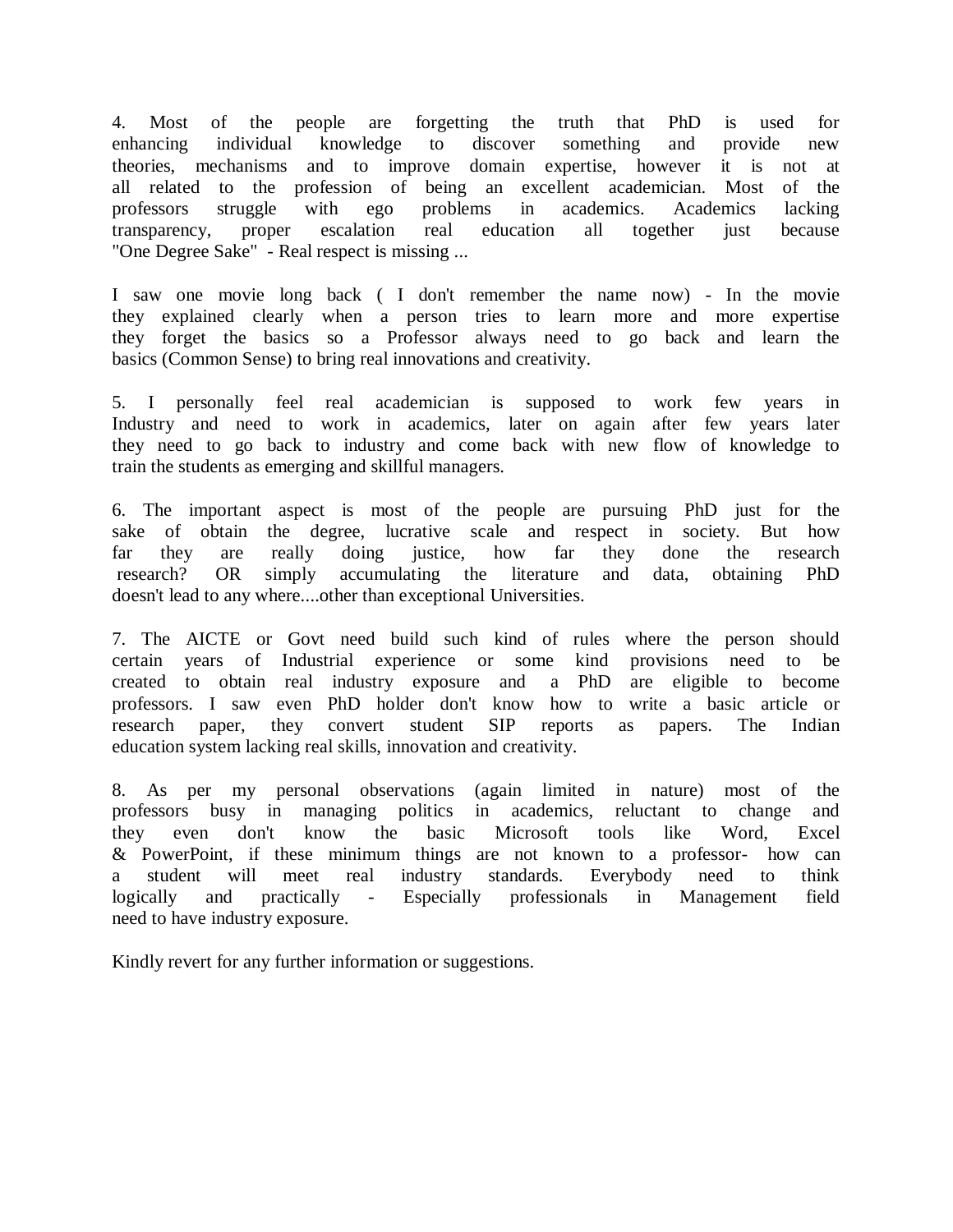## Hi

On the view below, I differ in few aspects. Undoubtedly, industry inputs do add value to students. But please remember any concept evolves over a theory and enormous research goes into it and then it becomes applied. The issue here definitely is not to say whether the industry experts entering into teaching is good or bad. definitely its good, but the major concern to be addressed is how does teacher who are so called theoretical( according to some) upgrade themselves to address the needs of their customers i,e students, i think teachers should also go on sabbatical and take up some assignments in companies for few months and come back to teaching, this can become a part of their teaching career. Apart from this they can also have collaborations to take up some research assignments that could add value to their research.. PhDs could definitely be enriching if the industry academic tie ups are done with a holistic approach, in fact we need to evolve ourselves as facilitators of knowledge than teachers.

This is my opinion with due respect to all other views.

# *(viii) Dr. Pradeep Kautish*

Hello,

I do agree with Prof. Shubha. Most of the time people mislead by industry experience. It has many facets what do you call industry experience. Industry experience is in which one has contributed to knowledge bottom line not profit bottom line only. Getting business or manging business is one and bringing innovation in business is second. Until and unless one has not devoted self to business from the point of view innovation, his/her industry experience is not valid for academic interface. He/she is going to tell about routine jobs, general aspects of business.

With industry experience academia requires one who have delivered to the existing body of knowledge not a ordinary manager worked in a PSU, bank or some government organization and in some of the cases private also. Where he/she supposed to perform certain duties with dead lines like a Clark or an Assistant. No matter what was his/her designation it can GM to MD but he has earned his/her bread and butter only. Knowledge wise exposure wise he/she is almost ZERO.

I have seen many these kind of so called self acclaimed industry experts and management stalwarts with 20-30 years experience in industry. When they move to class they narrate stories only for initial few months, they mask in front of student as if they were some big shot but soon students get to know their reality and give them negative feedback. But by that time because of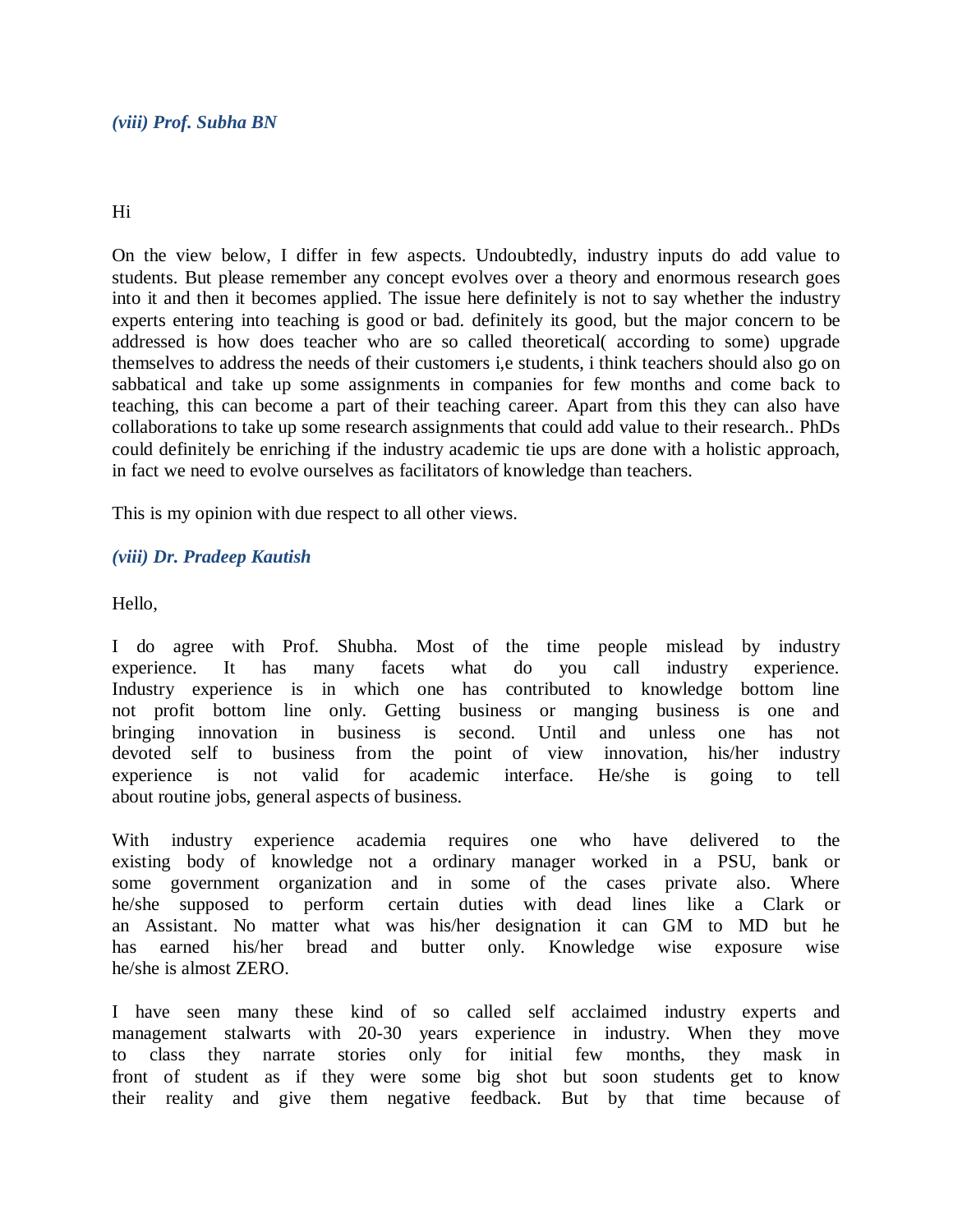spreading politics they fit themselves in some administrative role to sustain their job.

Thanks,

*(viii) Dr. SN Ghosal*

Dear Prof. Dutta,

I am entering this debate with a bit hesitation as I hold contrarian view. I think institutions r there to facilitate education and not for imparting education as is commonly believed. It is perception, senses, faculties, passion and perseverance that educate a person. It is therefore the need is to help honing these through institutions-management and general.. With warm wishes

DR.S.N.GHOSAL

#### *(ix) Capt. A Nagaraj*

Folk,

I thought the forum was to spread information and learning. It seems we are descending to taking pot shots at one another.

Academic learning and expertise has its place and importance as has industry experience or for that matter experience of any kind. It is not a zero sum game.

It is probably the reason why the IIM's keep talking about, Mumbai Dabbawalla's all the time. Concept based experiential learning is the name of the game and as experienced faculty is what is expected of us. Nice weekend!

Cheers..............

#### *(x) Dr. Pradeep Kautish*

Dear Prof. Datta,

For any position in academics for that matter PhD is not at all required anywhere, for Industry people but only condition is he/she should be from a strong industry background. Where he/she has shown leadership talent, strategic interface and decisions which he/she has taken shaken the industry as a stalwart. Not for those who came from a industry background like banking, PSU, Government organizations where they were working not even to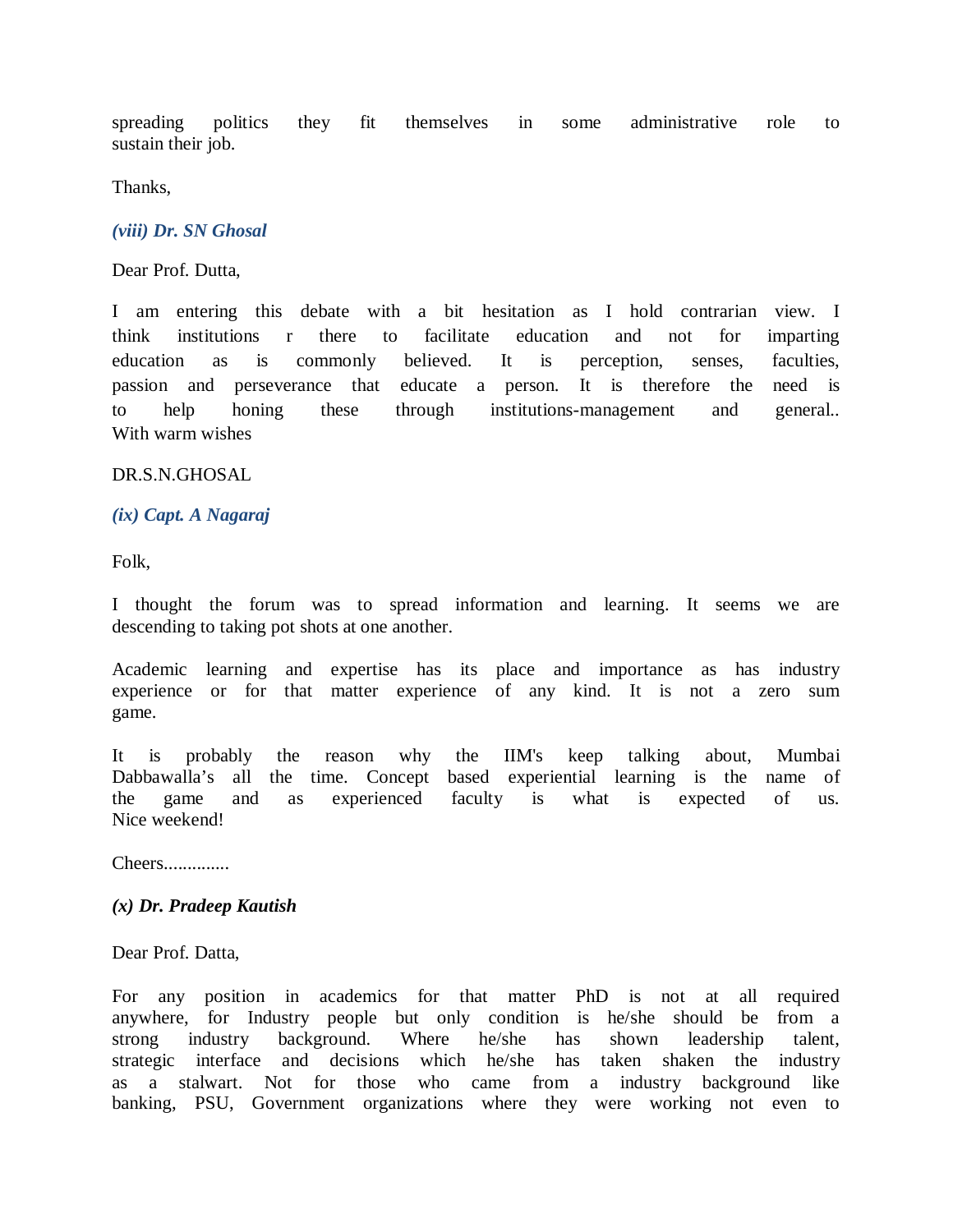excel themselves leave aside the industry as a whole. And now for grabbing a lucrative academic position after VIth Pay commission masking as if they delivered some thing in industry which is dream for others. For these kind of so called industry managers should not be given a ticket to enter in academics. And top B-schools ask for PhD with these kind of self acclaimed visionaries.

## *(xi) Dr. Moses Antony*

Esteemed Members,

In my opinion, to teach for b-schools, industry and teaching experiences with relevant qualifications must. If the teacher has the research degrees it will help to do the profession well and appropriately. So, research skill of the teacher always useful for the students and institutions.

**Moses** 

#### *(xii) Prof. Subha BN*

Dear all

I strongly agree with Prof. Datta on his view about the changing mindset of people towards academics. in fact PhD is not an eligibility criteria but a professional achievement and journey towards research. The very sanctity of PhD today is getting lost i guess. its not out of fashion or requirement one need to do Ph.D. in fact the knowledge one gains and imparts to students is not at all outcome of Ph.D but it is the urge that one possess towards learning and sharing.

People today are finding teaching as sunrise industry, its alarming. Teaching does not see the industry recession unlike other profession hence the changing attitude..... The nobleness of the profession should not be lost to rat race in the days to come...

#### *(xiii) Prof. Soumya Sagiri*

Hi All

Their theories on what they regarded as a thoroughly scientific basis (. Examples include Henry R. Towne's "Science of management" in the 1890s, Frederick Winslow Taylor's "The Principles of Scientific Management" (1911), Frank and Lillian Gilbreth's "Applied motion study" (1917), and Henry L. Gantt's charts (1910s). J. Duncan wrote the first college management textbook in 1911. In 1912 Yoichi Ueno introduced Taylorism to Japan and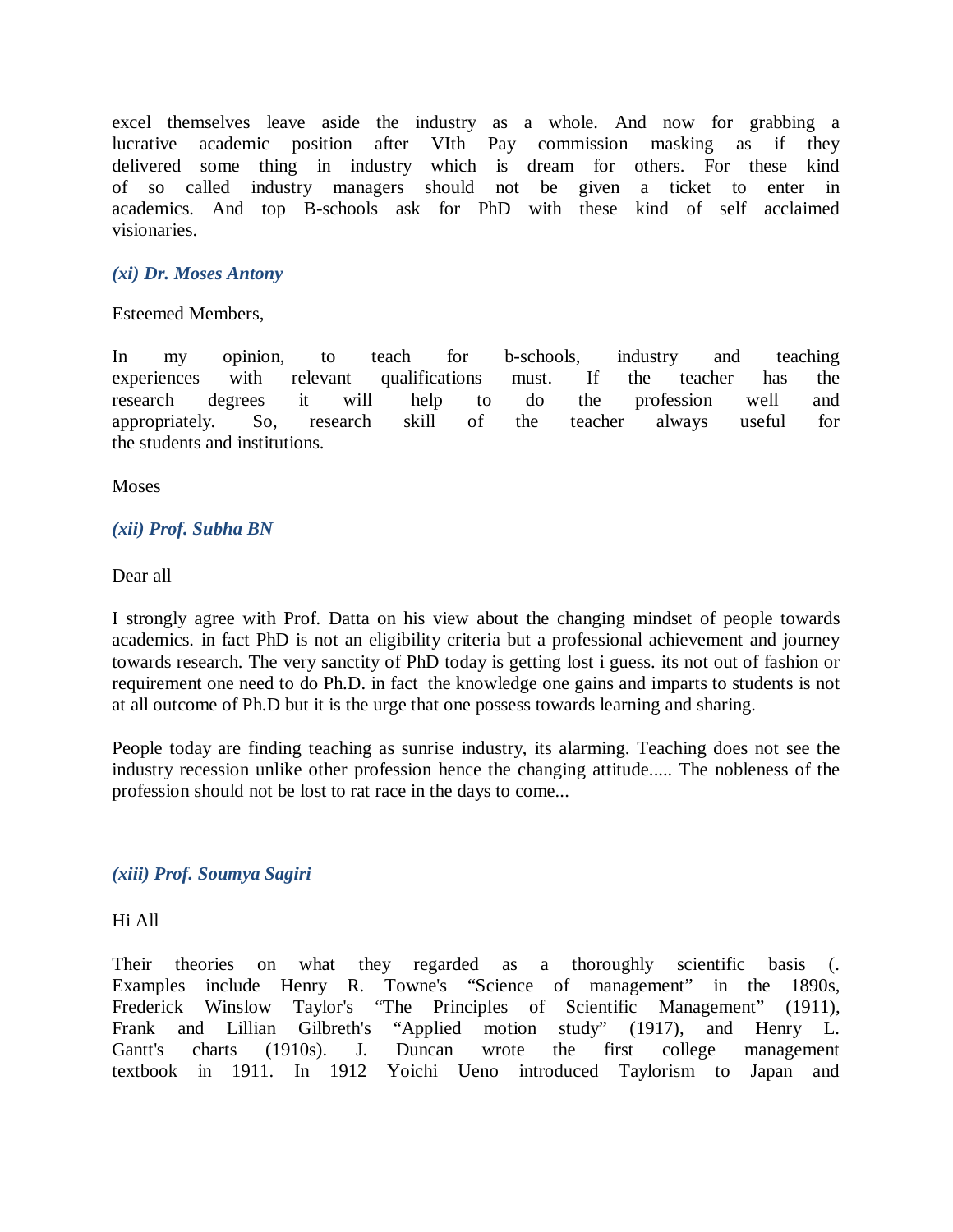became first management consultant of the "Japanese-management style". His son Ichiro Ueno pioneered Japanese quality assurance.

The first comprehensive theories of management appeared around 1920. The Harvard Business School invented the Master of Business Administration degree (MBA) in 1921. People like Henri Fayol (1841–1925) and Alexander Church described the various branches of management and their inter-relationships. In the early 20th century, people like Ordway Tead (1891–1973), Walter Scott and J. Mooney applied the principles of psychology to management, while other writers, such as Elton Mayo (1880–1949), Mary Parker Follett (1868–1933), Chester Barnard (1886–1961), Max Weber (1864–1920), Rensis Likert (1903–1981), and Chris Argyris (1923 - ) approached the phenomenon of management from a sociological<https://mail.google.com/wiki/Sociology>perspective.

Peter Drucker (1909–2005) wrote one of the earliest books on applied management: \*Concept of the Corporation\* (published in 1946). It resulted from Alfred Sloan (chairman of General Motors until 1956) commissioning a study of the organisation. Drucker went on to write 39 books, many in the same vein.

H. Dodge, Ronald Fisher (1890–1962), and Thornton C. Fry introduced statistical techniques into management-studies. In the 1940s, Patrick Blackett combined these statistical theories with microeconomic theory and gave birth to the science of operations research. Operations research, sometimes known as "management science" (but distinct from Taylor's scientific management), attempts to take a scientific approach to solving management problems, particularly in the areas of logistics and operations.

Some of the more recent[developments include the Theory of Constraints, management by objectives, re engineering, Six Sigma and various information-technology-driven theories such as agile software development, as well as group management theories such as Cog's Ladder.

As the general recognition of managers as a class solidified during the 20th century and gave perceived practitioners of the art/science of management a certain amount of prestige, so the way opened for popularised systems of management ideas to peddle their wares. In this context many management fads may have had more to do with pop psychology than with scientific theories of management.

\*All these experts are from Industry some are engineers, psychologists, process or entrepreneurs inn the organisation used to do routine tasks and operations, these theories are not born from faculty cabins they experimented their knowledge, learning's on shop floors, industries, markets